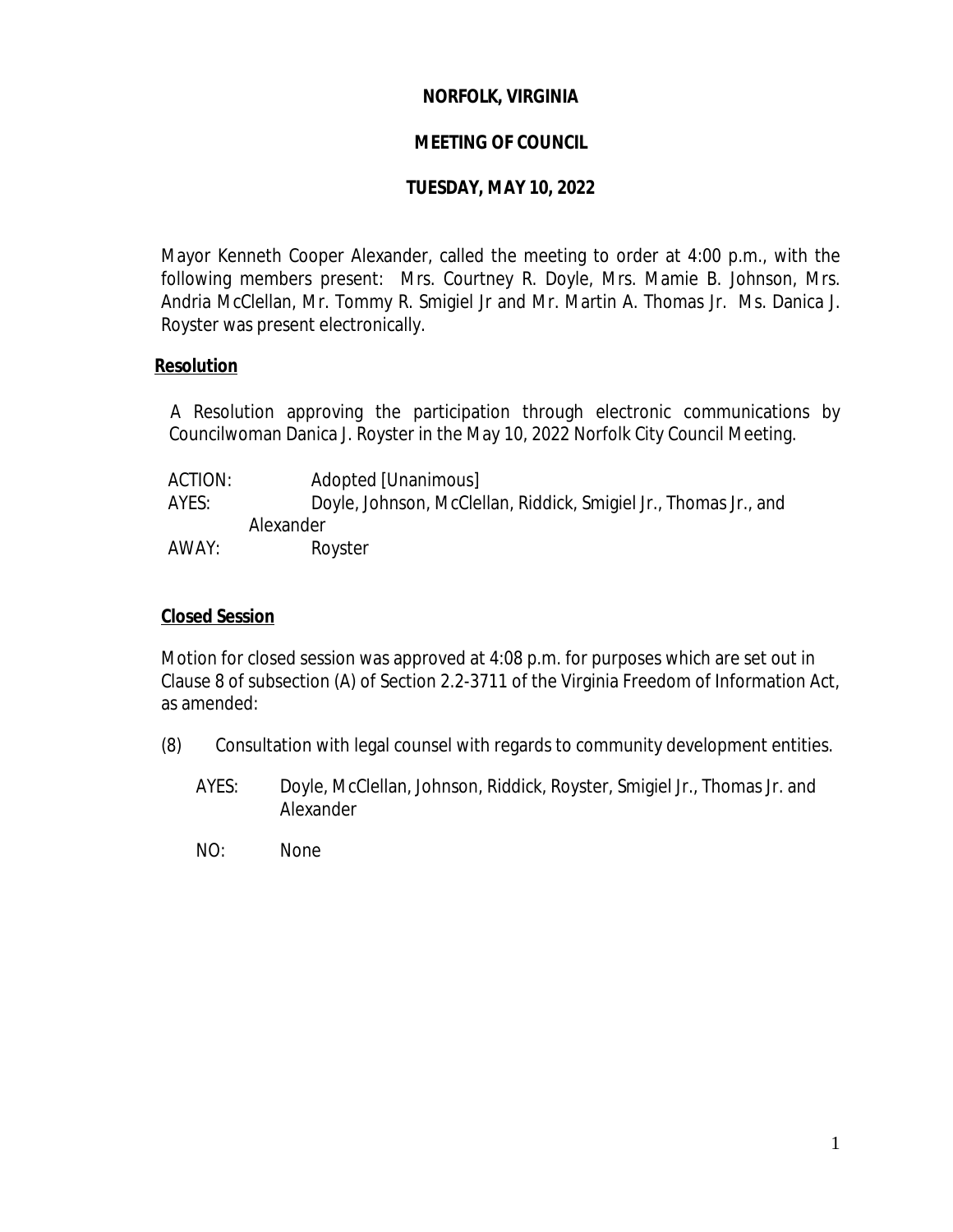### **Announcements**

Ms. Pope stated that May 7<sup>th</sup> through 14<sup>th</sup> marks the inaugural Lifelong Learning Week. Lifelong Learning engages residents of all ages and stages of mind. Believe in Learning Norfolk is an initiative created by the Mayor's Commission on Lifelong Learning and it offers something for everyone. Citizens can visit the city's website to register and learn more about the activities planned for this week.

### **The Mayor's Commission on Social Equity and Economic Opportunity – Report Out**

Presenters: Ms. Aleea Slappy Wilson, Diversity, Equity & Inclusion Officer Ms. Barbara Hamm Lee, Commission Member Delegate Jackie Glass, Commission Member Ms. Bev Sell, Commission Member Ms. Patricia Richardson, Commission Member Mr. Dwight McDowell, Commission Member

Ms. Pope stated the Commission began with the goal of identifying opportunities and resources to further support underserved communities through increased economic opportunity, affordable housing, resources for youth, and access to healthy food. Over the last 18 months, the commission met monthly with departments and community partners to examine current city programs and policies so they could identify new opportunities.

Mayor Alexander recognized and thanked Councilwoman McClellan and Councilwoman Royster for co-chairing the commission.

Councilwoman McClellan thanked Mayor Alexander for creating the commission and stated they worked and persevered through the pandemic and without a lot of resources. She thanked the commissioners and staff for their hard work.

Councilwoman Royster echoed Councilwoman McClellan and stated it was a joy working with this commission towards equity and opportunity in the city. She thanked the commissioners for their hard work and thanked city staff who provided resources and facilitated roundtables with business owners and stakeholders.

Ms. Slappy Wilson stated in 2020 during the height of the pandemic, Council recognized there needed to be a group to advise on how to move forward to create an equitable and inclusive city, by examining policies and programs and then figuring out what needs to be offered as a next step to ensuring everyone has a chance to thrive and grow and be successful in our city. Four focus areas were identified by Council: Economic opportunity, education and youth, health and food insecurity, and affordable housing.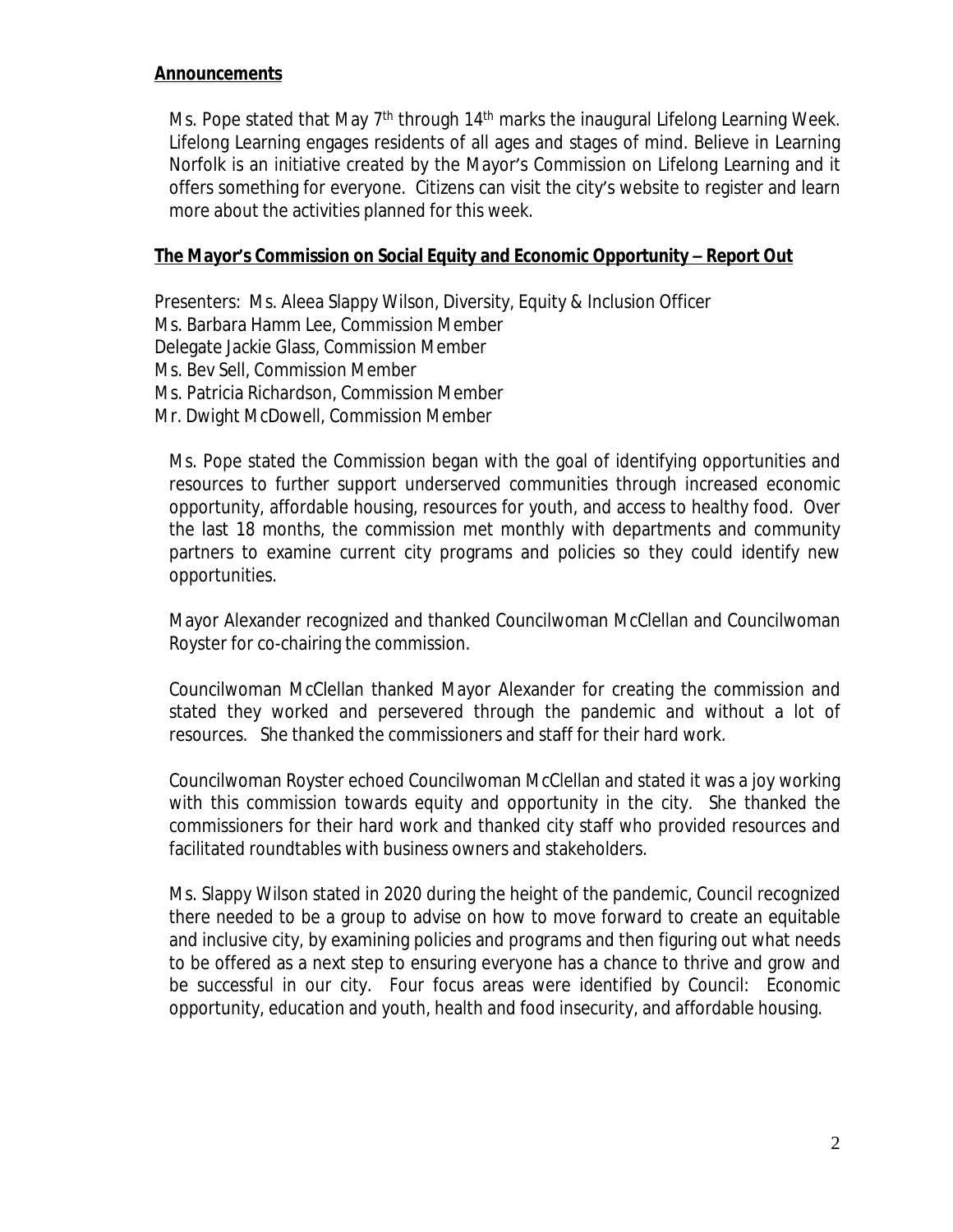Ms. Slappy Wilson next introduced Ms. Hamm Lee who served as the facilitator and moderator for the commission and sub-committee meetings. She noted that today's presentation touches on the main highlights and encouraged Council to review the full report provided.

Ms. Hamm Lee stated it has been an honor and pleasure to work with the commission and she next introduced its members. They next presented each sub-committee's findings.

## **Focus Areas**

- Economic Opportunity
- Affordable Housing
- Education and Youth
- Health and Food Insecurity

Ms. Richardson reported on Economic Opportunity as follows:

# **Economic Opportunity**

- Black entrepreneurs have historically faced unique challenges.
- Existing minority businesses have often expressed that support is lacking for them to be successful and additional resources are needed from the city and existing partners.
- Covid-19 has had a disproportionate financial impact on Black small businesses.

### **Economic Opportunity Recommendations**

- Create a Minority Business Development Center.
- Monthly/quarterly "Pulse Checks" with businesses conducted by staff of the Minority Business Center.
- Develop a Marketing and Communications position to ensure regular outreach and engagement with the minority business community.

Delegate Glass reported on Affordable Housing as follows:

### **Affordable Housing**

- There is much confusion as to what affordable housing is, and it is often considered different things for different people
- Affordable housing is often built by a limited number of developers.
- Because of historical redlining that took place decades ago in Norfolk, most of the affordable housing inventory is concentrated in areas of poverty.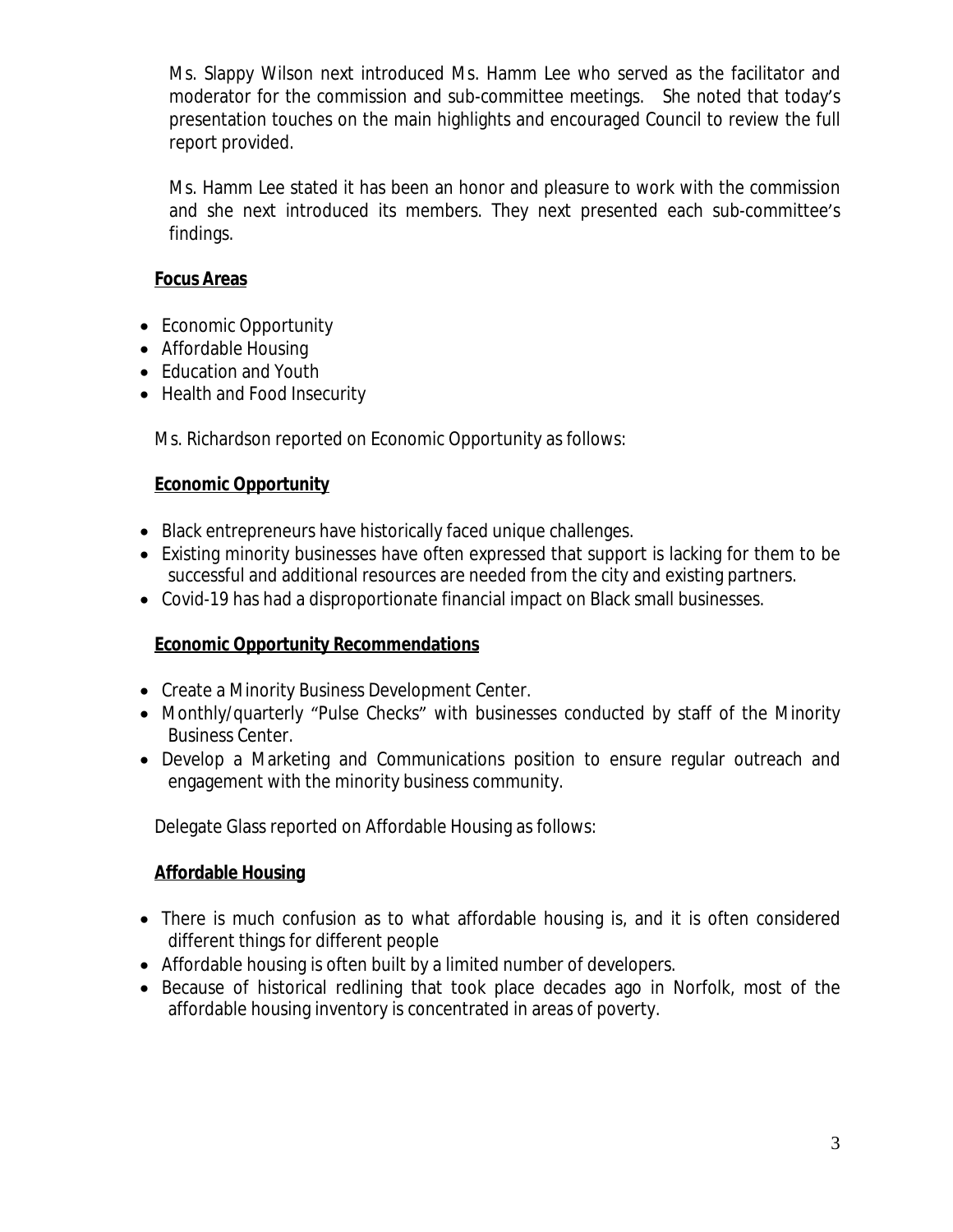# **Affordable Housing Recommendations**

- Create a user friendly, real-time, searchable database of affordable housing including its access to transit, healthcare, grocery stores, schools, etc.
- Remove barriers to developers building affordable houses by providing city-approved plan books for affordable housing, grants, and training.
- Establish inclusionary zoning policies to ensure the creation of more affordable units.
- Establish a fair auction process for city-owned GEM lots.

Mr. McDowell reported on Education and Youth as follows:

## **Education and Youth**

- In the city of Norfolk 33% of youth and/or young adults ages 17-21 are not enrolling in institutions of higher education within 16 months of earning a federally recognized high school diploma.
- Several studies found that race, gender, and socioeconomic status is associated with low probability of enrollment into a four-year institution or two-year institution.
- According to the Virginia Department of Health from 2014-2018, there were 1,667 emergency room reports of incidents related to gun violence in the city of Norfolk. 87% of the victims were males; specifically, 53% were Black teens and young adults.

## **Education and Youth Recommendations**

- Create a mentorship program for youth and/or young adults (ages 14-25) to prepare them for adulthood by encouraging career exploration, team building, and goal setting.
- Create Project Safe Neighborhood Program that will work to address crime including gun violence among youth.
- Reopen and revitalize recreational centers to 21<sup>st</sup> century technology to include digital check-in, tech education program, and virtual trainings.

Ms. Sell reported on Health and Food Insecurity as follows:

# **Health and Food Insecurity**

- In Norfolk, social, economic, physical, and mental environments have an impact on the health of individuals, their families, and OUR community
- Lower socioeconomic status communities in Norfolk often deal with the negative aspects of the environment, such as busy thru-streets, poor-quality and/or no bicycle and pedestrian infrastructure, dilapidated parks and playgrounds, and crime, that deter physical activity which directly influence health outcomes.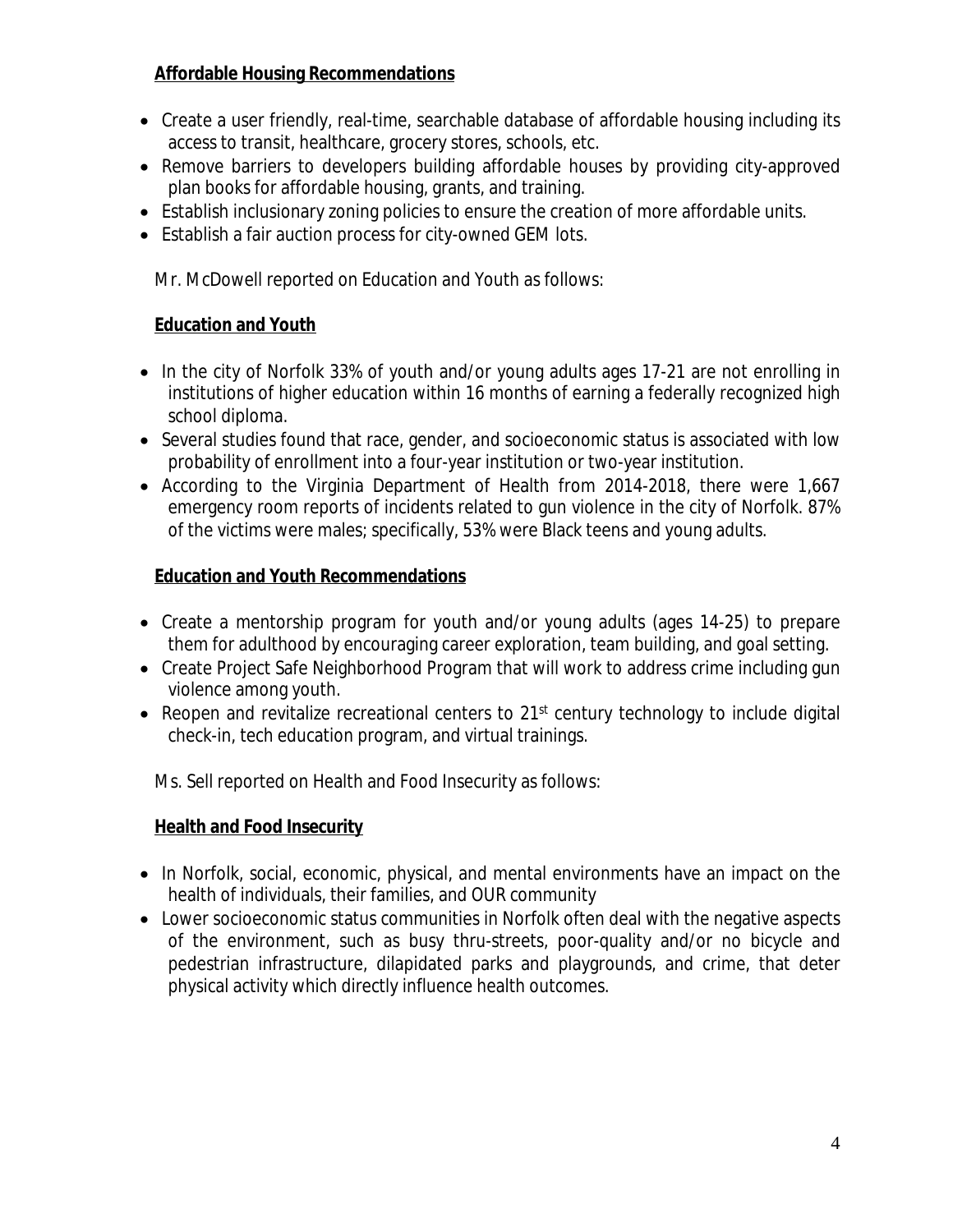## **Health and Food Insecurity Recommendations**

- Create a network of Neighborhood Food Markets and Health Clinics ("*Food Clinics*") to be in low-income communities that are walkable providing access to better food choices.
- Improve access to biking resources and increase and maintain sidewalks to encourage walking and biking.
- Expand awareness of and access to mental health services by increased funding to the Community Services Board.
- Decrease "heat islands" and mitigate flooding by improving city's tree canopy, increased funding, and supporting Green Infrastructure Plan.

Mayor Alexander stated Council is grateful to the commissioners for their service. The recommendations presented are robust, rigorous, and challenging, and will not only improve the city but improve individuals, schools, organizations, and communities.

### **Hampton Roads Ventures Update**

- Presenters: Mr. Ronald Jackson, Executive Director, Norfolk Redevelopment and Housing Authority (NRHA)
- Ms. Delphine Carnes, Esquire, General Counsel for Norfolk Redevelopment and Housing Authority and Hampton Roads Ventures
- Ms. Jennifer Donohue, Executive Director, Hampton Roads Ventures
- Mr. Alphonso Albert, Chair, Hampton Roads Ventures
- Don Musacchio, Chair, Norfolk Redevelopment and Housing Authority

Mr. Albert thanked Council for the opportunity to provide clarity on issues surrounding Hampton Roads Ventures. He stated that he has encouraged their team to be responsive and respectful of Council who represent the citizens of Norfolk. He stated that most of the commissioners are present, and all the commissioners make up the board of managers for Hampton Roads Ventures.

Mr. Albert expressed concerns about recent news articles and stated we should not allow journalists to set the agenda. He stated that Mr. Jackson has always been forthcoming when inquiries were made about Hampton Roads Ventures' resources, money, or contributions. Today the team will address Council's concerns and questions. He stated that they all have a common goal which is to do the work of the citizens and to work towards common solutions.

Mayor Alexander briefly summarized Council's concerns. In 2003, the NRHA commissioners serving at the time, came to Council and asked for the creation of a forprofit entity called Hampton Roads Ventures and Council approved that request. At the same time, NRHA commissioners asked Council to approve the NRHA to participate in the Hampton Roads Ventures. However, the role NRHA was seeking was not made clear to the Council.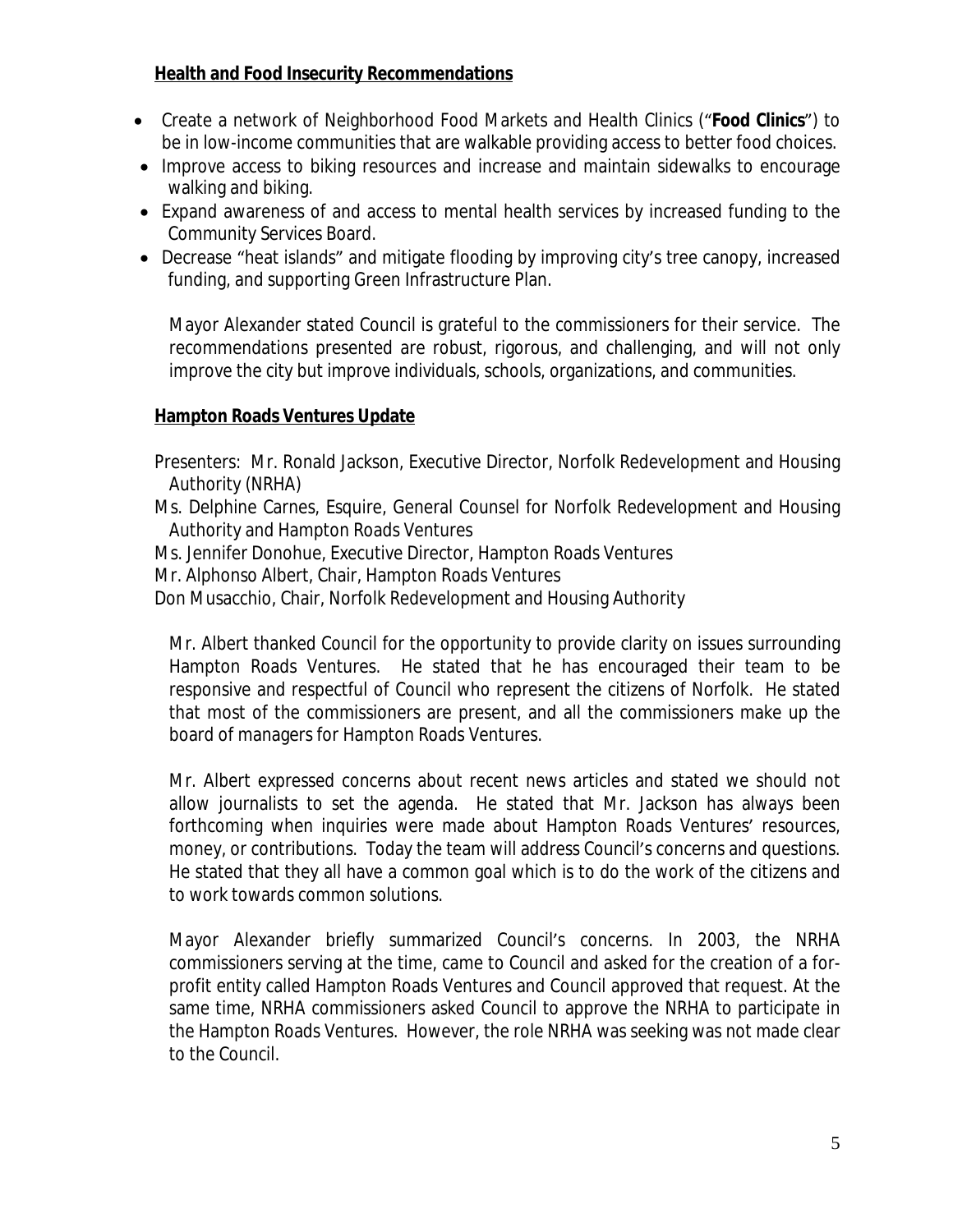Mr. Jackson thanked Council for the opportunity to report on Hampton Roads Ventures and the role of NRHA. He apologized that they had not been more responsive in letting Council know what they are doing. He noted that NRHA is having a retreat next week to discuss some of their strategies and focus areas.

Mr. Jackson next introduced members of their team. He stated that they come before Council in the spirit of cooperation. They previously provided information to the City Attorney about operations, employees, finances, and financial audits of HRV and its reserves. Hampton Roads Ventures was created by NRHA in 2003 to provide a stream of revenue considering the decreased federal and local funding for resident services and youth programming. Since 2007, they have provided \$2.3 million.

Mr. Jackson stated that contrary to claims made in the newspaper, no employee of HRV or NRHA has ever been paid twice. He stated that HRV has a national footprint to use the New Markets Tax Credits allocation it receives from the U.S. Treasury, but all profits are used in Norfolk. HRV's profits are distributed to NRHA, and funds are also used to provide grants to Norfolk non-profit organizations. They no longer receive the type of funding they previously received from HUD for resident services like workforce development and youth programming, so HRV was created for that purpose. What they receive from HRV is very important and it supplements the funds they get from the federal government.

Mr. Jackson stated that the New Markets Tax Credit Program is very complex. It requires compliance with stringent regulations. It is also a very competitive program, which has required HRV to evolve over the years. The decision to make HRV's service area national was made by HRV and NRHA leadership about 15 years ago. The New Markets Tax Credit funding to qualifying businesses is in the form of a loan, it is never a grant, and most of which must be paid back. Each community development entity (CDE) has a business strategy that it needs to adhere with to be successful. HRV's business strategy includes investments in healthcare facilities, manufacturing projects, and retail developments providing fresh food to communities.

HRV has never refused to provide New Markets Tax Credit funding to a qualifying Norfolk business. If there were any slighted Norfolk businesses, the reporter, Mr. Morrison, would have been able to point them out, but, in fact, it is the opposite. HRV has offered to provide New Market Tax Credit financing to several Norfolk businesses and developers who ultimately declined to participate, citing the complexity of the program, the reporting requirements, and the fact that it is not a grant. There is little demand for New Markets Tax Credit funding in Norfolk. The Norfolk market is not comparable to the various examples Mr. Morrison pointed out, and he chose to ignore many critical factors in his attempt to soil HRV's reputation. HRV does a lot of good in low-income communities and the profits it generates are funding critical services in Norfolk that the city does not pay for. HRV continues to accept funding requests from Norfolk businesses and works with city staff to identify eligible local businesses.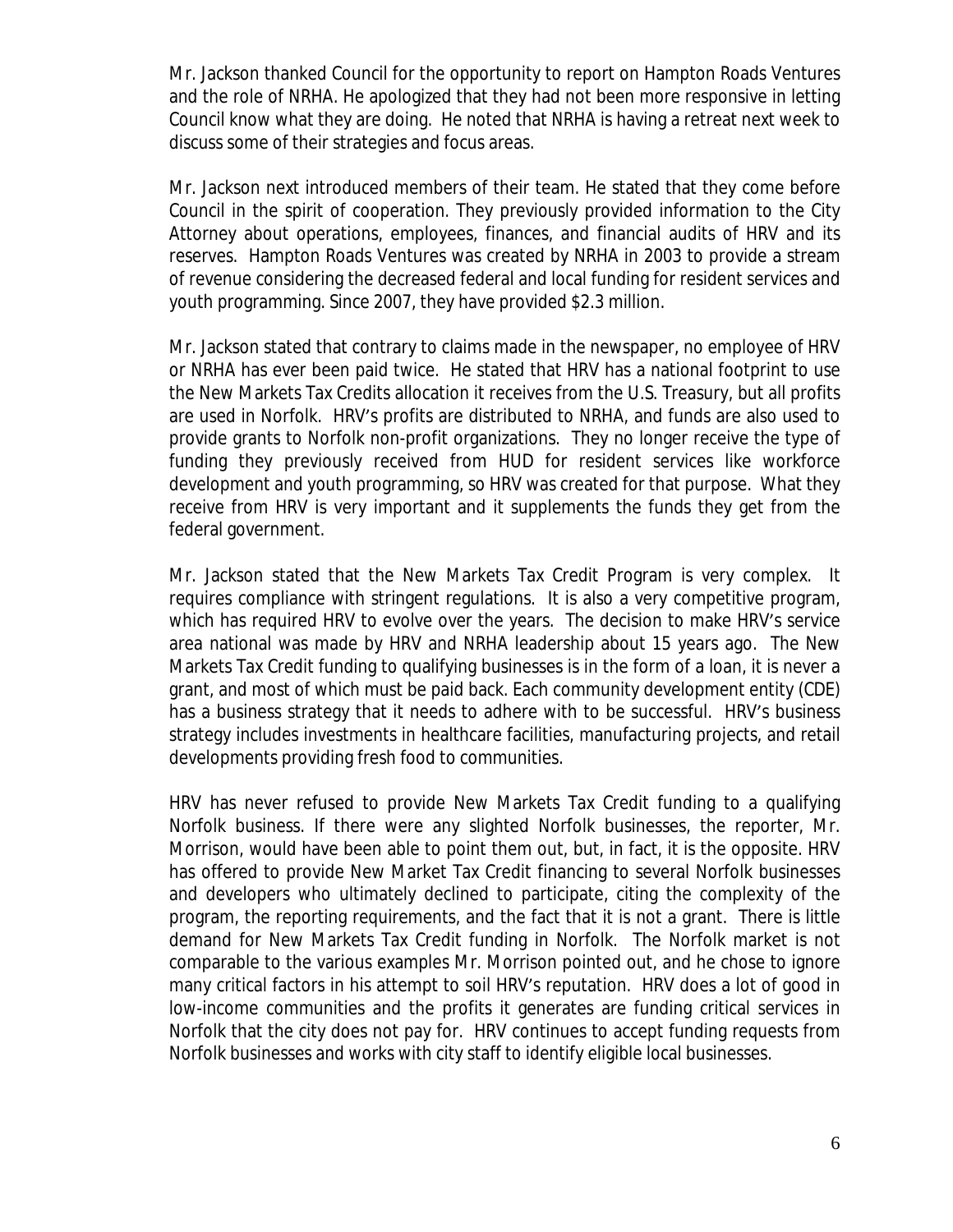Mayor Alexander asked, as relates to the profits that HRV has earned, is there any prohibition from making those profits available in loans or grants to Norfolk businesses who are not seeking New Market tax credits?

Ms. Carnes answered no, there is no legal or regulatory prohibition regarding the use of HRV's profits. The allocation and its use are regulated; however, the profits are not regulated. However, to be in business as HRV, they do need reserves so that when investors make an investment in HRV for a transaction, they are comfortable should there be a recapture event, that HRV is able to provide some guarantees. Contrary to other CDEs that have a parent entity providing guarantees, NRHA does not provide any guarantees for any of the activities of HRV. Therefore, at present, they have the prudent reserve of \$5 million and approximately \$1.3 million in an operating reserve. Those amounts vary as transactions are closed or as transactions reach the end of their compliance period. As of today, the balance of approximately \$2 million is pure profit that could be distributed. They usually hold it and invest it. Housing authorities are limited in terms of the investments that they can make with their funds, so they hold those funds at HRV until the Board of Commissioners directs Mr. Jackson to make a request for a distribution, usually for a specific program, resident transportation, summer youth activities, etc.

Councilman Smigiel stated it is never a good idea to attack the media. He added that coming here in a defensive tone is not helpful. He stated if not for the news article, Council would not have known about the operations of HRV. The miscommunication and lack of transparency is very troubling. He stated it is important for Council to know that a potential commissioner will also serve on a board of managers for the HRV and to know what those duties and responsibilities are. He questioned why Council was never told this in discussions or presentations with NRHA. He also asked why Council was not notified when the business model shifted to focus more on rural. He expressed concern that he has never met Ms. Donohue until today. He stated it is almost as if Council was purposely left out of any conversations because nobody wanted Council to know anything about HRV.

Councilwoman Johnson recognized Mr. Albert and Mr. Kownack for their service to the community and helping different organizations. She expressed concern about citizens' anger because the NRHA and HRV have not responded to Council and the public. She agreed that common solutions must be found by Council, HRV, and the NRHA. The purpose of the NRHA and HRV is to serve the citizens and that should be the number one goal.

Considering the decrease in funding for resident services, Councilwoman Johnson asked Mr. Jackson if HRV could assist with funding. Mr. Jackson answered yes, and he stated that since 2017 they have contributed \$2.3 million. Councilwoman Johnson stressed the importance of resident services that will help our citizens to become self-sufficient.

Councilman Riddick expressed concern about the conditions in our public housing neighborhoods. He stated that in the 1960s, he lived in public housing and those